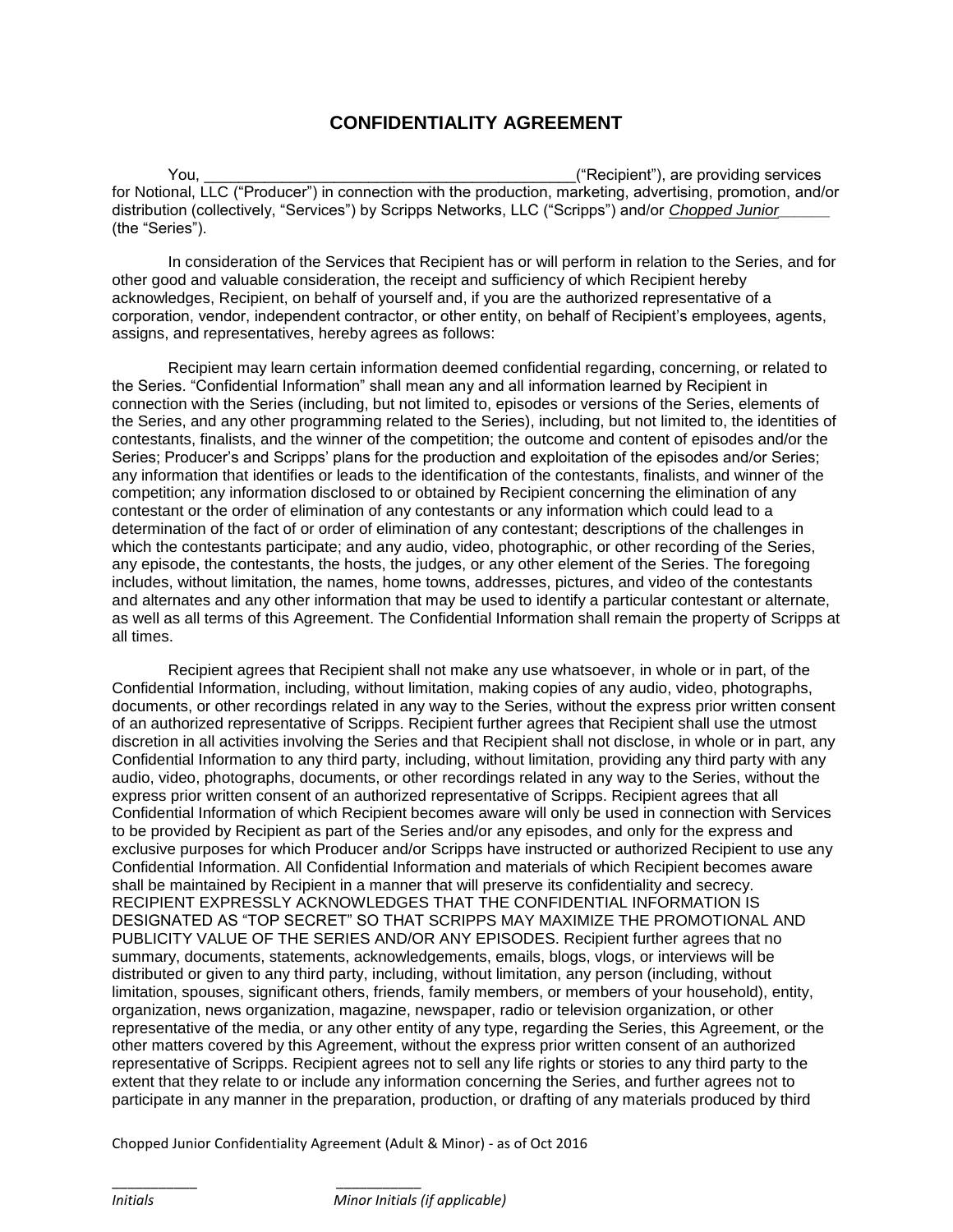parties that relate to the Series, including, without limitation, books, magazine articles, newspaper articles, television shows, Internet websites, and any other form of media, without the express prior written consent of an authorized representative of Scripps.

Without limiting the generality of the foregoing restrictions on disclosure of Confidential Information, Recipient acknowledges and agrees that except as otherwise specifically authorized by Scripps in writing, Recipient may not photograph, film, or record (i) the production of the Series; (ii) the events contained therein (including, without limitation, contestant challenges and contestant interactions); and/or (iii) the contestants. Recipient acknowledges and agrees that any violation of this paragraph shall constitute an unauthorized disclosure of Confidential Information under this Agreement.

Recipient further acknowledges that the Confidential Information protected hereunder is of an extraordinary nature and has extraordinary promotional and publicity value to Scripps. IF RECIPIENT, OR ANY EMPLOYEE, AGENT, INDEPENDENT CONTRACTOR, ASSIGN, OR REPRESENTATIVE OF RECIPIENT (INCLUDING, WITHOUT LIMITATION, ANY SPOUSE, SIGNIFICANT OTHER, FRIEND, FAMILY MEMBER, OR MEMBER OF YOUR HOUSEHOLD) DISCLOSES CONFIDENTIAL INFORMATION (AS DEFINED IN THIS AGREEMENT) EITHER DIRECTLY OR INDIRECTLY TO ANY THIRD PARTY, RECIPIENT AGREES THAT RECIPIENT SHALL PAY SCRIPPS THE AMOUNT OF SEVEN HUNDRED FIFTY THOUSAND DOLLARS (\$750,000.00) AS A PARTIAL MEASURE OF SCRIPPS' DAMAGES, AND SCRIPPS SHALL FURTHER, IN ADDITION TO SCRIPPS' OTHER RIGHTS AND REMEDIES, BE ENTITLED TO (A) OBTAIN INJUNCTIVE AND OTHER EQUITABLE RELIEF, WITHOUT POSTING ANY BOND, TO PREVENT ANY BREACH OR THREATENED BREACH BY RECIPIENT (OR RECIPIENT'S EMPLOYEES, AGENTS, INDEPENDENT CONTRACTORS, ASSIGNS, OR REPRESENTATIVES, IF APPLICABLE) OF THIS AGREEMENT, AND (B) RECOVERY OF SCRIPPS' ATTORNEYS' FEES INCURRED TO ENFORCE THIS AGREEMENT. If Recipient threatens to disclose Confidential Information or other terms of this Agreement, Scripps shall, in addition to Scripps' other rights and remedies, be entitled to obtain injunctive and other equitable relief, without posting any bond, to prevent any breach or threatened breach by Recipient (or Recipient's employees, agents, independent contractors, assigns, or representatives, if applicable) of this Agreement and recovery of Scripps' attorneys' fees incurred to enforce this Agreement.

In the event that Recipient receives a request or is required by applicable law, whether by oral questions, interrogatories, requests for information or documents subpoena, civil investigative demand, or similar process, to disclose all or any part of the Confidential Information, Recipient will provide Scripps with prompt notice of such request so that Scripps may seek an appropriate protective order and/or waive compliance with the provisions of this Confidentiality Agreement. It is further agreed that, if, in the absence of a protective order or the receipt of a waiver hereunder, Recipient is nonetheless, in the opinion of counsel, required to disclose any Confidential Information, Recipient agrees to furnish only that portion of the Confidential Information which Recipient is advised by written opinion of counsel is legally required and Recipient agrees to exercise its best efforts to obtain assurance that confidential treatment will be afforded such Confidential Information. Recipient will provide a copy of the Confidential Information disclosed pursuant to the provisions of this paragraph to Scripps prior to disclosing such Confidential Information to a third party.

This Agreement shall bind Recipient's heirs, executors, assigns, legal representatives, and Recipient individually, as well as Recipient's employees, agents, independent contractors, and representatives (if applicable) forever and shall be governed by the laws of the state of New York, excluding conflicts of law principles. Recipient hereby submits to the jurisdiction of the state and federal courts of the state of New York, for the purpose of resolving any dispute arising out of or resulting from this Agreement. In case any one or more of the provisions contained in this Agreement shall be invalid, illegal, or unenforceable in any respect, such provision or provisions shall be deemed to have been severed from this Agreement and the rest of this Agreement shall otherwise remain in full force and effect. This Agreement incorporates the entire understanding of the parties with respect specifically to the subject matter herein (but not with respect to any other contractual understanding between the parties with respect to any Services to be provided by Recipient on the Series). No modification, alteration, or amendment of this Agreement will be valid or binding unless in writing and signed by an authorized

Chopped Junior Confidentiality Agreement (Adult & Minor) - as of Oct 2016

\_\_\_\_\_\_\_\_\_\_\_ \_\_\_\_\_\_\_\_\_\_\_